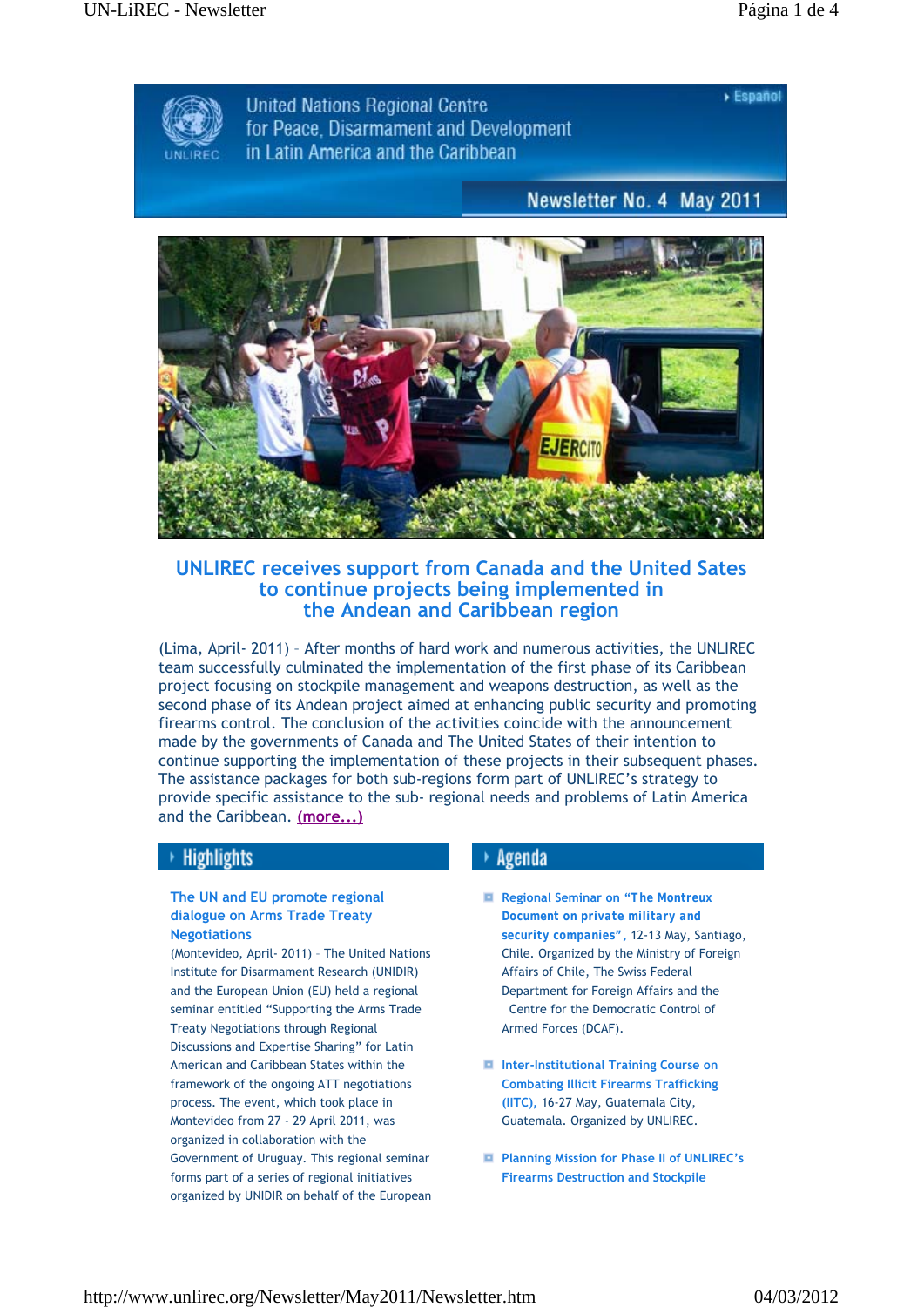### Union. **(more...)**

**Peru the site of a gathering of regional experts on firearms legislation**  (Lima, March- 2011) UNLIREC's Legal Team organized a workshop entitled *"Training for Legal Operators on Controlling the Legal Firearms Trade and Combating Their Illicit Trafficking"* with the aim of formulating specialized training material for judges, district attorneys and judicial police. The training course, which took place from 30 to 31 March, was held in Complejo Javier Pérez de Cuellar, home of the UN Common House in Peru and of UNLIREC. **(more...)**

#### **UNLIREC invited to participate in 12th Regular Meeting of the CIFTA Consultative Committee**

(Washington, April- 2011) – Within the context of the excellent partnership maintained between the Organization of American States (OAS) and UNLIREC over the past years, UNLIREC was invited to participated in the 12th Regular Meeting of the Consultative Committee of the Inter-American Convention Against Illicit Manufacturing of and Trafficking in Firearms, Ammunition, Explosives and Other Related Materials (CIFTA) that took place at OAS headquarters in Washington D.C., USA, on 15 April 2011.**(more...)**

**Bolivia strengthens its national capacities on combating against illicit firearms trafficking**  (La Paz, April - 2011) – Law enforcement officials of the Armed Forces, the National Police, Customs, the Prosecutor's Office and the Judiciary with direct responsibilities in combatting illicit firearms trafficking took part in the II Inter-Institutional Training Course on Combating Illicit Firearms Trafficking (IITC) held in the city of La Paz, from 4 to 16 April 2011. **(more...)**

**The Colombian city of Pereira hosts training course on combatting illicit firearms trafficking** 

(Pereira, April - 2011) – Located in the Colombian coffee core, the city of Pereira hosted the XIV Inter-Institutional Training Course on Combatting Illicit Firearms Trafficking (IITC), which took place from 7 to 18 March 2001. The training course gathered officials from the Armed Force, National Police, Customs, Prosecutor's Office, and the Judiciary with direct responsibilities in combatting illicit firearms trafficking with the aim of transferring practical knowledge and immediate applicable skills to the participant's professional responsibilities in combatting illicit firearms trafficking; encouraging and fostering

**Management Project,** 16-18 May, Kingston, Jamaica. Organized by UNLIREC.

- **Planning Mission for Phase II of UNLIREC's Firearms Destruction and Stockpile Management Project,** 19-20 May, Port of Spain, Trinidad and Tobago. Organized by UNLIREC.
- **The General Assembly of the Organization of American States (OAS) on Public Security,** 5-7 June, San Salvador, El Salvador. Organized by OAS.
- **Ibero-American Safety Week,** 7-9 June, Quito, Ecuador. Organized by the Ministry of Foreign Affairs of Ecuador.
- **Workshop for the Elaboration of the National Action Plan on Firearms,** 10 June, Quito, Ecuador. Organized by UNLIREC.
- $\blacksquare$  Support Workshop to the Diagnosis of **Colombia,** 16-17 June. Bogota, Colombia. Organized by the Conflict Analysis Resource Center (CERAC) and UNLIREC.
- **VIII Seminar on UN 2001 PoA on Small Arms Implementation in Ibero-America,**  20-24 June, Montevideo, Uruguay. Organized by the Ministry of Foreign Affairs and Cooperation of Spain and UNLIREC.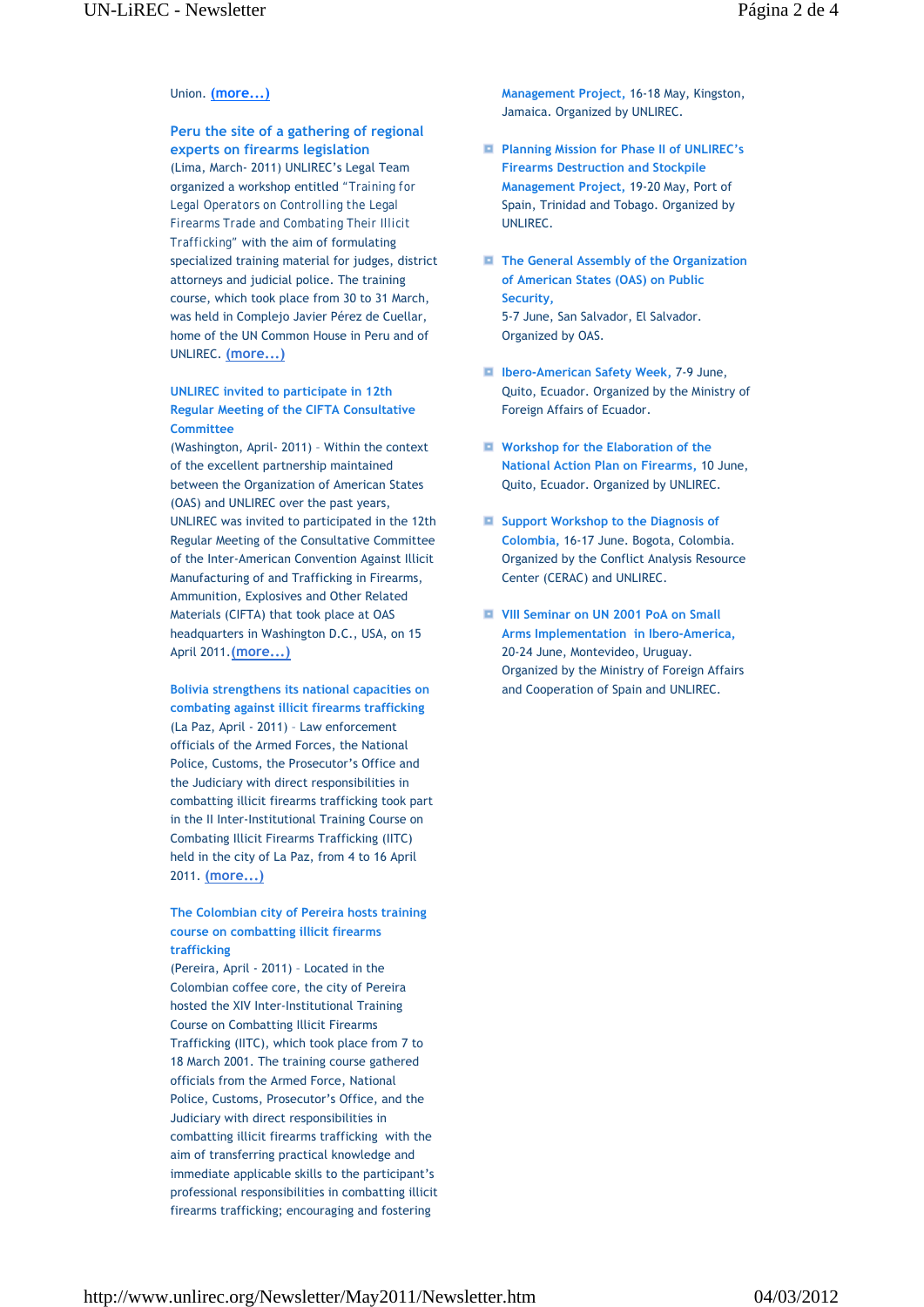inter-institutional cooperation and communication at the operational level; providing a standard course format and materials that the State may apply in the future; and promoting the incorporation of course material into the national curricula of law enforcement institutes and academies. **(more...)**

### **UNLIREC contributes to successful confiscation of ammunition in Peru's northern border**

(Lima, May - 2011) – One of the main problems according to the participants of the Inter-Institutional Training Course on Combating Illicit Firearms Trafficking, Ammunition and Explosives (IITC), which took place in Tumbes, Peru from 7 to 18 March, was the necessity to fight against the so-called ammunition *ant trafficking,* whereby small quantities of ammunition enter into the country. In many occasions in which firearms and ammunition are confiscated, the judicial trials do not have a satisfactory outcome due to the lack of technical knowledge in relation to the definition and classification of ammunition or to the stipulations found in international and national legislation, especially with regard to information on licensing and registry systems. As a result, law enforcement officials oftentimes are obligated to return the confiscated goods. **(more...)**

### **UNLIREC participates at the 5th Meeting of the Observatory on Organized Crime in Latin America and the Caribbean** (Mexico City, April- 2011) – UNLIREC's Public Security Coordinator, William Godnick, participated in his role as private security expert at the 5th Meeting of the Observatory on Organized Crime in Latin America and the Caribbean organized by the Freiderich Ebert Foundation (FES) and the Open Society Institute in Mexico City from 6 to 8 April 2011. This meeting forms part of FES' Cooperation Programme on Regional Security. **(more...)**

#### **Andean States renew their commitment to Andean Decision 552**

(La Paz, April - 2011) – In a cordial and cooperative environment in La Paz, representatives from Bolivia, Colombia, Ecuador and Peru, the Andean Community Technical Secretary, firearms regional experts and civil society organizations gathered from 11 to 12 April to continue to undertake practical measures to ensure the effective implementation of the Andean Plan to Prevent, Combat and Eradicate Illicit Trafficking in Small Arms and Light Weapons in All its Aspects, commonly known as Andean Decision